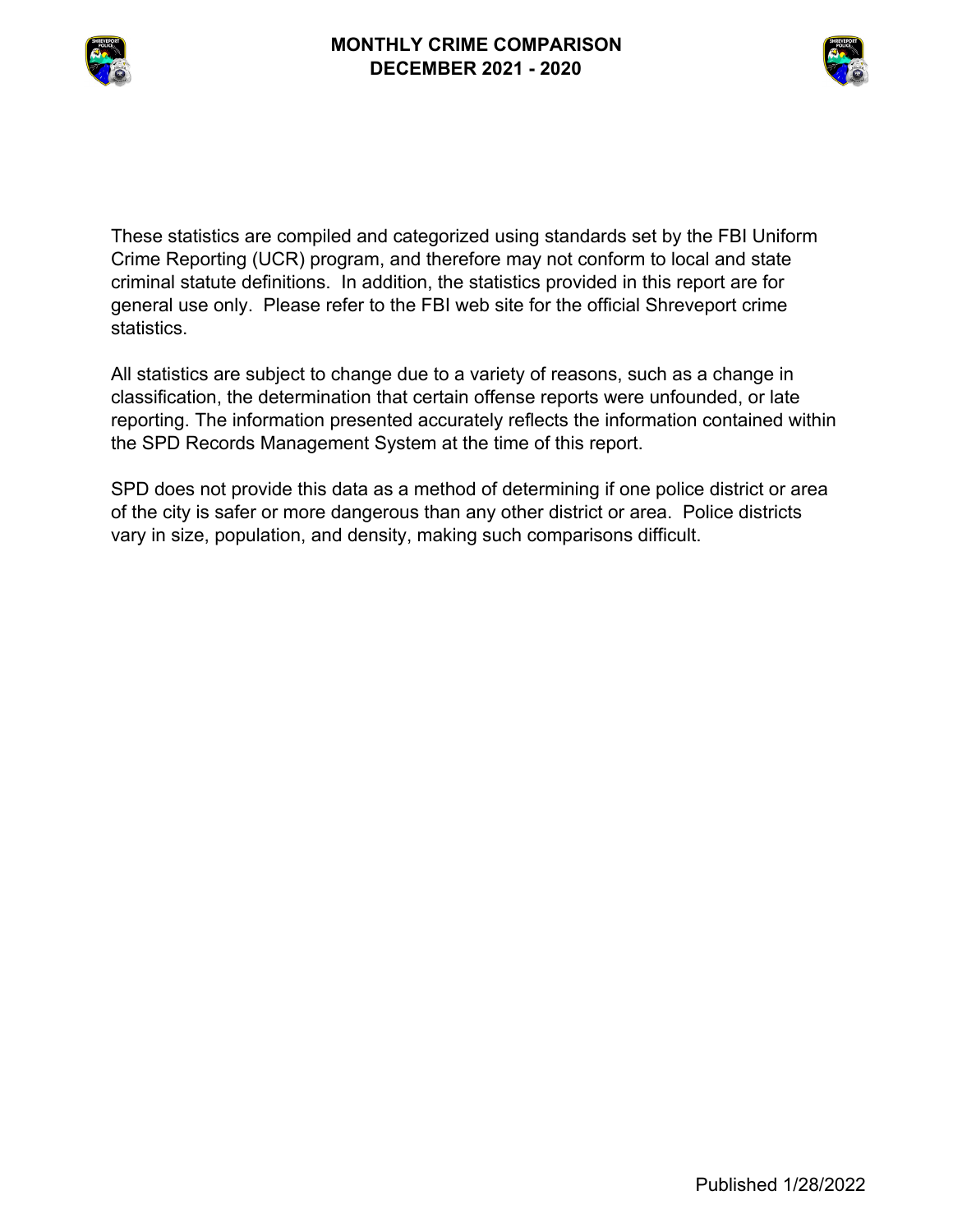# **MONTHLY CRIME COMPARISON**

**DECEMBER 2021 - 2020**

| SHREVEPORT |  |
|------------|--|
|            |  |
|            |  |
|            |  |

|                                                                                           |                | <b>NUMBER OF</b> | <b>PERCENT OF</b> |                | <b>NUMBER OF</b> | <b>PERCENT OF</b> |
|-------------------------------------------------------------------------------------------|----------------|------------------|-------------------|----------------|------------------|-------------------|
|                                                                                           |                | <b>OFFENSES</b>  | <b>INCREASE</b>   |                | <b>OFFENSES</b>  | <b>INCREASE</b>   |
| <b>TYPE OF</b>                                                                            |                | <b>DECEMBER</b>  | <b>OR</b>         |                | <b>YTD</b>       | <b>OR</b>         |
| <b>CRIME</b>                                                                              | 2021           | 2020             | <b>DECREASE</b>   | 2021           | 2020             | <b>DECREASE</b>   |
| <b>HOMICIDE</b>                                                                           | 6              | 6                | 0%                | 83             | 66               | 26%               |
| <b>MANSLAUGHTER</b>                                                                       | 1              | 0                | <b>NA</b>         | $\overline{c}$ | $\overline{c}$   | 0%                |
| <b>JUSTIFIED HOMICIDE</b>                                                                 | $\pmb{0}$      | 0                | <b>NA</b>         | $6\phantom{1}$ | $6\phantom{1}$   | 0%                |
| <b>TOTAL HOMICIDE</b>                                                                     | $\overline{7}$ | 6                | 17%               | 91             | 74               | 23%               |
| <b>RAPE</b>                                                                               |                |                  |                   |                |                  |                   |
| Forcible Rape                                                                             | 13             | 11               | 18%               | 147            | 120              | 23%               |
| <b>ROBBERY</b>                                                                            |                |                  |                   |                |                  |                   |
| Person Robbery                                                                            |                |                  |                   |                |                  |                   |
| Armed                                                                                     | 5              | 10               | $-50%$            | 122            | 117              | 4%                |
| Simple                                                                                    | 5              | $\mathbf 0$      | <b>NA</b>         | 78             | 72               | 8%                |
| <b>Total Person Robbery</b>                                                               | 10             | 10               | 0%                | 200            | 189              | 6%                |
| <b>Business Robbery</b>                                                                   |                |                  |                   |                |                  |                   |
| Armed                                                                                     | 1              | 6                | $-83%$            | 28             | 37               | $-24%$            |
| Simple                                                                                    | $\pmb{0}$      | $\overline{2}$   | $-100%$           | 5              | 9                | $-44%$            |
| <b>Total Business Robbery</b>                                                             | 1              | 8                | $-88%$            | 33             | 46               | $-28%$            |
| <b>TOTAL ROBBERY</b>                                                                      | 11             | 18               | $-39%$            | 233            | 235              | $-1%$             |
| <b>AGGRAVATED ASSAULT/</b>                                                                |                |                  |                   |                |                  |                   |
| <b>BATTERY</b>                                                                            | 82             | 72               | 14%               | 1,212          | 1,287            | $-6%$             |
| <b>BURGLARY</b>                                                                           |                |                  |                   |                |                  |                   |
| Residential                                                                               | 73             | 104              | $-30%$            | 988            | 1,133            | $-13%$            |
| <b>Business</b>                                                                           | 25             | 44               | $-43%$            | 329            | 382              | $-14%$            |
| <b>TOTAL</b>                                                                              | 98             | 148              | $-34%$            | 1,317          | 1,515            | $-13%$            |
| <b>THEFT</b>                                                                              |                |                  |                   |                |                  |                   |
| <b>Purse Snatching</b>                                                                    | $\overline{2}$ | $\overline{2}$   | 0%                | 9              | 4                | 125%              |
| Shoplifting                                                                               | 49             | 101              | $-51%$            | 979            | 1,861            | $-47%$            |
| <b>Theft from Business</b>                                                                | 22             | 17               | 29%               | 272            | 267              | 2%                |
| <b>Theft from Residence</b>                                                               | 90             | 94               | $-4%$             | 1,080          | 1,281            | $-16%$            |
| Auto Accessory Theft                                                                      | 52             | 47               | 11%               | 497            | 467              | 6%                |
| Theft from Auto                                                                           | 99             | 148              | $-33%$            | 1,570          | 1,998            | $-21%$            |
| <b>Other Thefts</b>                                                                       | 47             | 63               | $-25%$            | 828            | 880              | $-6%$             |
| <b>TOTAL</b>                                                                              | 361            | 472              | $-24%$            | 5,235          | 6,758            | $-23%$            |
| <b>AUTO THEFT</b>                                                                         | 36             | 79               | $-54%$            | 720            | 701              | 3%                |
| <b>GRAND TOTAL</b>                                                                        | 608            | 806              | $-25%$            | 8,955          | 10,690           | $-16%$            |
| <b>VIOLENT CRIME INDEX</b><br>(Homicide, Rape, Robbery and<br>Aggravated Assault/Battery) | 113            | 107              | 6%                | 1,683          | 1,716            | $-2%$             |
| <b>PROPERTY CRIME INDEX</b><br>(Burglary, Theft and Auto Theft)                           | 495            | 699              | $-29%$            | 7,272          | 8,974            | $-19%$            |

*FBI NUMBERS MAINTAINED ON THE FBI UCR WEB SITE DO NOT REFLECT JUSTIFIED HOMICIDES*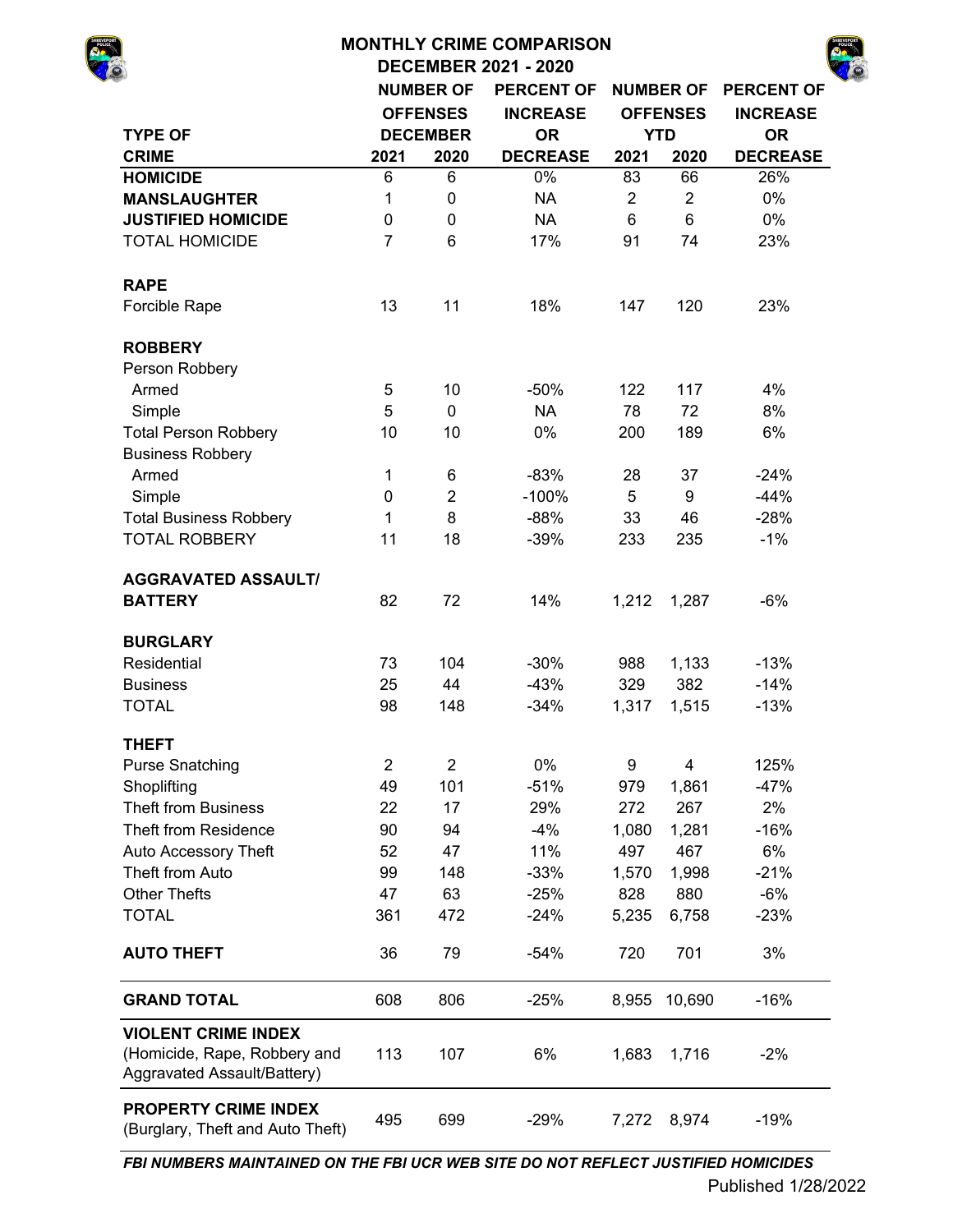# **REPORTED OFFENSESDECEMBER 2021**

**1. Martin Luther King Jr. Drive area, North Highland, West** 

**Cooper Road, Lakeview, Hearne Extension, Agurs area north of Hearne**

- **2. Freestate, Cherokee Park, Dixie Highway, Agurs area south of Hearne, Downtown area west of Market**
- **3. Allendale, Ledbetter Heights**
- **4. Highland, Stoner Hill**

**5. Anderson Island, Dixie Garden, Shreve Island, Broadmoor, Waterside, South Highland, Cedar Grove area north of 70th**

**6. Cedar Grove area south of 70th and east of I-49, South Broadmoor, Town South/Spring Lake, East Ridge,** 

**Huckleberry Ridge, Suburban Acres, Wallace Lake, Robson Plantation** 

- **7. Allendale, Lakeside, Queensborough, St Vincent/Ingleside area west of Hearne, Werner Park, Caddo Heights**
- **8. South Lakeshore, Country Club, Mooretown**
- **9. Shorewood Hills, Yarborough, Western Hills, Huntington Park,Reisor, Fox Crossing**
- **10. St Vincent/Ingleside area east of Hearne, Caddo Heights**
- **11. Sunset Acres, Hollywood, Cedar Grove area west of I-49**
- **12. Garden Valley, Cargill Park, Pinecroft, Hyde Park, Brookwood,**
- **Southwood, Suburban Acres, Summergrove, Southern Hills, East Ridge**
- **13. Riverfront, Entertainment District, Downtown area east of Market**

| <b>DISTRICTS</b> |  |
|------------------|--|
|------------------|--|

| <b>SELECTED OFFENSES</b>  | #1             | #2             | #3 | #4             | #5             | #6             | #7 | #8             | #9             | #10 | #11 | #12            | #13            | <b>Total</b>   |
|---------------------------|----------------|----------------|----|----------------|----------------|----------------|----|----------------|----------------|-----|-----|----------------|----------------|----------------|
| <b>HOMICIDE</b>           | 0              | $\Omega$       |    |                | 0              | 0              | 0  | $\overline{2}$ | $\Omega$       | 0   | 1   | 1              | 0              | 6              |
| <b>MANSLAUGHTER</b>       | 0              | 0              | 0  | 0              | 0              | 0              | 1  | $\Omega$       | 0              | 0   | 0   | $\Omega$       | 0              | 1              |
| <b>JUSTIFIED HOMICIDE</b> | 0              | $\mathbf{0}$   | 0  | $\mathbf{0}$   | 0              | $\Omega$       | 0  | $\mathbf{0}$   | $\overline{0}$ | 0   | 0   | $\Omega$       | 0              | 0              |
| <b>RAPE</b>               |                | 0              |    | 3              | 1              |                | 1  | $\overline{2}$ |                |     | 0   | 1              | 0              | 13             |
| <b>PERSON ROBBERY</b>     | 0              | $\Omega$       |    |                | 0              | $\overline{2}$ | 0  | 5              | 1              | 0   | 0   | $\mathbf{0}$   | 0              | 10             |
| <b>BUSINESS ROBBERY</b>   | 0              | $\Omega$       | 0  | 0              | 0              | 0              | 0  | $\Omega$       | $\Omega$       | 0   | 1   | $\mathbf{0}$   | 0              | 1              |
| <b>AGGRAVATED BATTERY</b> | 1              | 0              |    | 6              | $\overline{2}$ |                | 6  | 5              | $\overline{2}$ | 2   | 5   | 4              | 1              | 36             |
| <b>AGGRAVATED ASSAULT</b> | 3              | 1              | 3  | 5              | 4              |                | 8  | 7              |                | 2   | 6   | 5              | 0              | 46             |
| <b>RESIDENCE BURGLARY</b> | $\overline{7}$ | $\overline{2}$ | 5  | 3              | 17             | 6              | 7  | 5              | 5              | 2   | 7   | 7              | 0              | 73             |
| <b>BUSINESS BURGLARY</b>  | $\overline{2}$ | 4              |    | 3              | $\overline{2}$ |                | 0  | $\overline{2}$ | 5              |     | 1   | 3              | 0              | 25             |
| <b>PURSE SNATCHING</b>    | 0              | 0              | 0  | 0              | 0              | $\Omega$       | 0  | $\Omega$       |                | 0   | 0   | 0              | 1              | $\overline{2}$ |
| <b>SHOPLIFTING</b>        |                | 0              | 0  | 2              | 16             | 12             | 1  | 1              | 5              | 2   | 0   | 9              | 0              | 49             |
| THEFT FROM BUSINESS       | 0              | $\overline{2}$ | 0  | $\Omega$       | 4              | 6              | 0  | $\overline{2}$ | 4              | 0   | 1   | $\overline{2}$ | 1              | 22             |
| THEFT FROM RESIDENCE      | 5              | 3              |    | 10             | 6              | 4              | 12 | 7              | 14             | 5   | 9   | 14             | 0              | 90             |
| <b>AUTO ACC. THEFT</b>    | 3              | 3              | 4  |                | 5              | 15             | 0  | 2              | 7              |     | 4   | 7              | 0              | 52             |
| THEFT FROM AUTO           | 5              | 3              |    | 3              | 14             | 8              | 10 | 5              | 11             | 5   | 5   | 24             | 5              | 99             |
| <b>THEFT GENERAL</b>      | 5              | $\overline{2}$ | 2  | 3              | 4              | $\overline{2}$ | 4  | 3              | 6              | 5   | 4   | 5              | $\overline{2}$ | 47             |
| <b>AUTO THEFT</b>         | $\overline{2}$ | $\overline{2}$ |    | $\overline{7}$ | 5              |                | 0  | 3              | 5              |     | 1   | $\overline{2}$ | 0              | 36             |
| <b>TOTALS</b>             | 35             | 22             | 22 | 48             | 80             | 66             | 50 | 51             | 68             | 27  | 45  | 84             | 10             | 608            |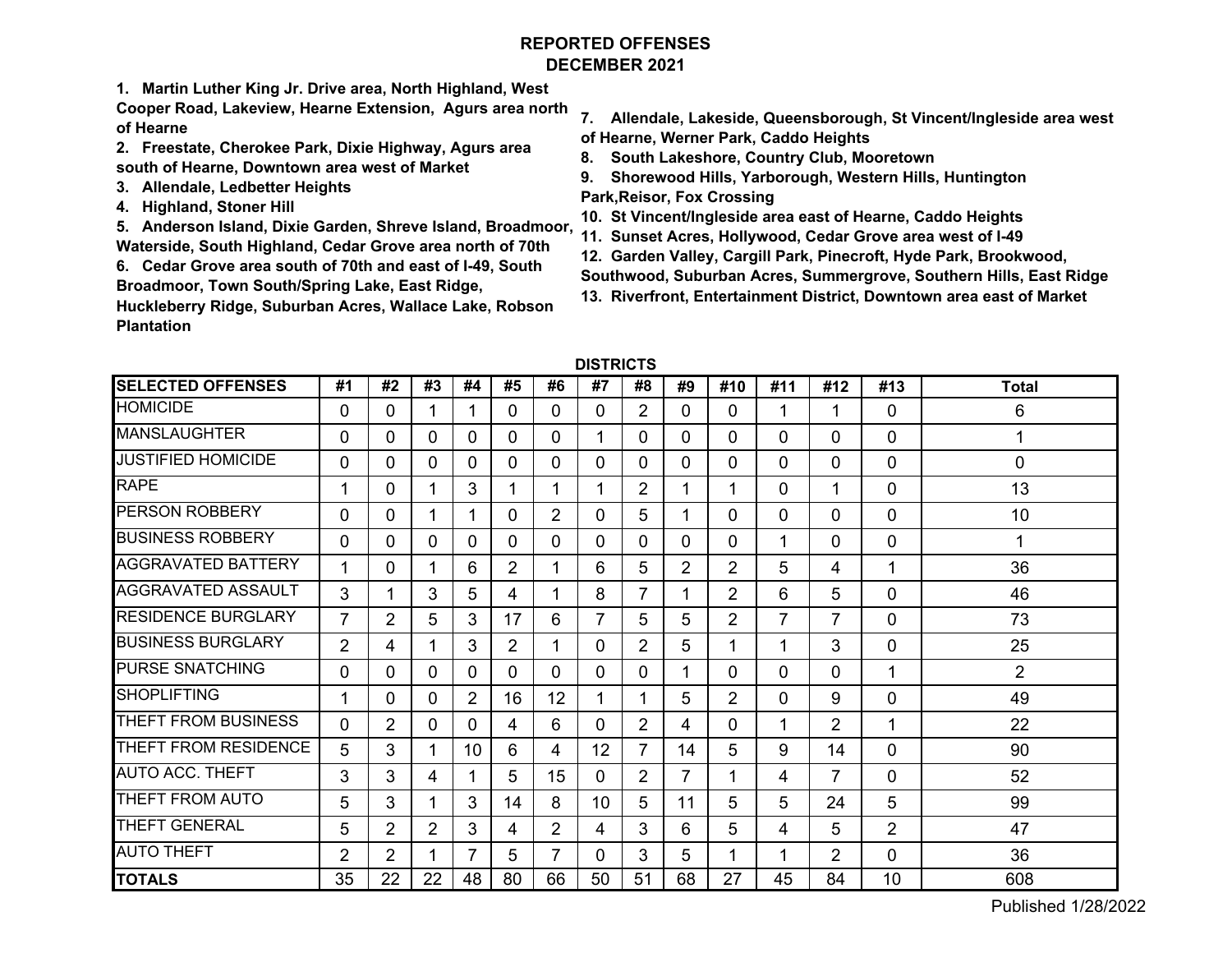# **REPORTED OFFENSESJANUARY - DECEMBER 2021**

**1. Martin Luther King Jr. Drive area, North Highland, West Cooper Road, Lakeview, Hearne Extension, Agurs area north of Hearne**

- **2. Freestate, Cherokee Park, Dixie Highway, Agurs area south of Hearne, Downtown area west of Market**
- **3. Allendale, Ledbetter Heights**
- **4. Highland, Stoner Hill**
- **5. Anderson Island, Dixie Garden, Shreve Island, Broadmoor, Waterside, South Highland, Cedar Grove area north of 70th**

**6. Cedar Grove area south of 70th and east of I-49, South** 

**Broadmoor, Town South/Spring Lake, East Ridge, Huckleberry Ridge, Suburban Acres, Wallace Lake, Robson Plantation** 

**7. Allendale, Lakeside, Queensborough, St** 

**Vincent/Ingleside area west of Hearne, Werner Park, Caddo Heights**

**8. South Lakeshore, Country Club, Mooretown**

**9. Shorewood Hills, Yarborough, Western Hills, Huntington Park, Reisor, Fox Crossing**

**10. St Vincent/Ingleside area east of Hearne, Caddo Heights**

**11. Sunset Acres, Hollywood, Cedar Grove area west of I-49**

**12. Garden Valley, Cargill Park, Pinecroft, Hyde Park, Brookwood, Southwood, Suburban Acres,** 

**Summergrove, Southern Hills, East Ridge**

**13. Riverfront, Entertainment District, Downtown area east of Market**

| <b>SELECTED OFFENSES</b>  | #1  | #2  | #3       | #4  | #5             | #6       | #7  | #8  | #9  | #10 | #11 | #12      | #13 | <b>Total</b>   |
|---------------------------|-----|-----|----------|-----|----------------|----------|-----|-----|-----|-----|-----|----------|-----|----------------|
| <b>HOMICIDE</b>           | 10  |     | 3        | 5   | 4              | 2        | 10  | 15  | 6   | 9   | 15  | 3        | 0   | 83             |
| <b>MANSLAUGHTER</b>       | 0   | 0   | 0        | 0   | $\Omega$       | 0        |     | 0   | 1   | 0   | 0   | 0        | 0   | $\overline{2}$ |
| JUSTIFIED HOMICIDE        | 0   |     | 0        | 0   | $\overline{2}$ | 0        |     | 0   | 0   | 2   | 0   | 0        | 0   | 6              |
| <b>RAPE</b>               | 8   | 4   | 15       | 16  | 23             | 13       | 11  | 12  | 13  | 8   | 9   | 15       | 0   | 147            |
| PERSON ROBBERY            | 12  | 6   | 15       | 11  | 13             | 15       | 23  | 28  | 15  | 18  | 26  | 14       | 4   | 200            |
| <b>BUSINESS ROBBERY</b>   | 2   |     | 0        | 2   | 7              | 2        | 0   | 5   | 6   | 3   | 4   | 1        | 0   | 33             |
| AGGRAVATED BATTERY        | 33  | 22  | 18       | 57  | 40             | 34       | 61  | 61  | 26  | 49  | 66  | 48       | 9   | 524            |
| AGGRAVATED ASSAULT        | 45  | 26  | 16       | 55  | 65             | 44       | 73  | 74  | 57  | 53  | 97  | 73       | 10  | 688            |
| <b>RESIDENCE BURGLARY</b> | 63  | 31  | 40       | 103 | 193            | 60       | 102 | 82  | 87  | 52  | 77  | 98       | 0   | 988            |
| <b>BUSINESS BURGLARY</b>  | 10  | 13  | 16       | 25  | 42             | 32       | 7   | 25  | 43  | 23  | 38  | 53       | 2   | 329            |
| <b>PURSE SNATCHING</b>    |     | 0   | $\Omega$ | 3   | $\Omega$       | $\Omega$ | 0   |     | 1   | 0   | 0   | $\Omega$ | 3   | 9              |
| <b>SHOPLIFTING</b>        | 36  | 14  | 9        | 52  | 169            | 195      | 28  | 22  | 138 | 24  | 46  | 243      | 3   | 979            |
| THEFT FROM BUSINESS       | 15  | 23  | 3        | 18  | 41             | 38       | 7   | 24  | 36  | 10  | 18  | 33       | 6   | 272            |
| THEFT FROM RESIDENCE      | 60  | 35  | 33       | 107 | 141            | 74       | 115 | 90  | 111 | 62  | 111 | 137      | 4   | 1,080          |
| <b>AUTO ACC. THEFT</b>    | 24  | 34  | 16       | 11  | 59             | 72       | 31  | 37  | 62  | 23  | 40  | 82       | 6   | 497            |
| THEFT FROM AUTO           | 57  | 48  | 28       | 78  | 278            | 217      | 104 | 100 | 226 | 45  | 63  | 249      | 77  | 1,570          |
| THEFT GENERAL             | 47  | 37  | 32       | 70  | 129            | 79       | 46  | 46  | 96  | 28  | 69  | 107      | 42  | 828            |
| <b>AUTO THEFT</b>         | 38  | 31  | 29       | 74  | 90             | 71       | 35  | 64  | 72  | 46  | 52  | 101      | 17  | 720            |
| <b>TOTALS</b>             | 461 | 327 | 273      | 687 | 1,296          | 948      | 655 | 686 | 996 | 455 | 731 | 1,257    | 183 | 8,955          |

**DISTRICTS**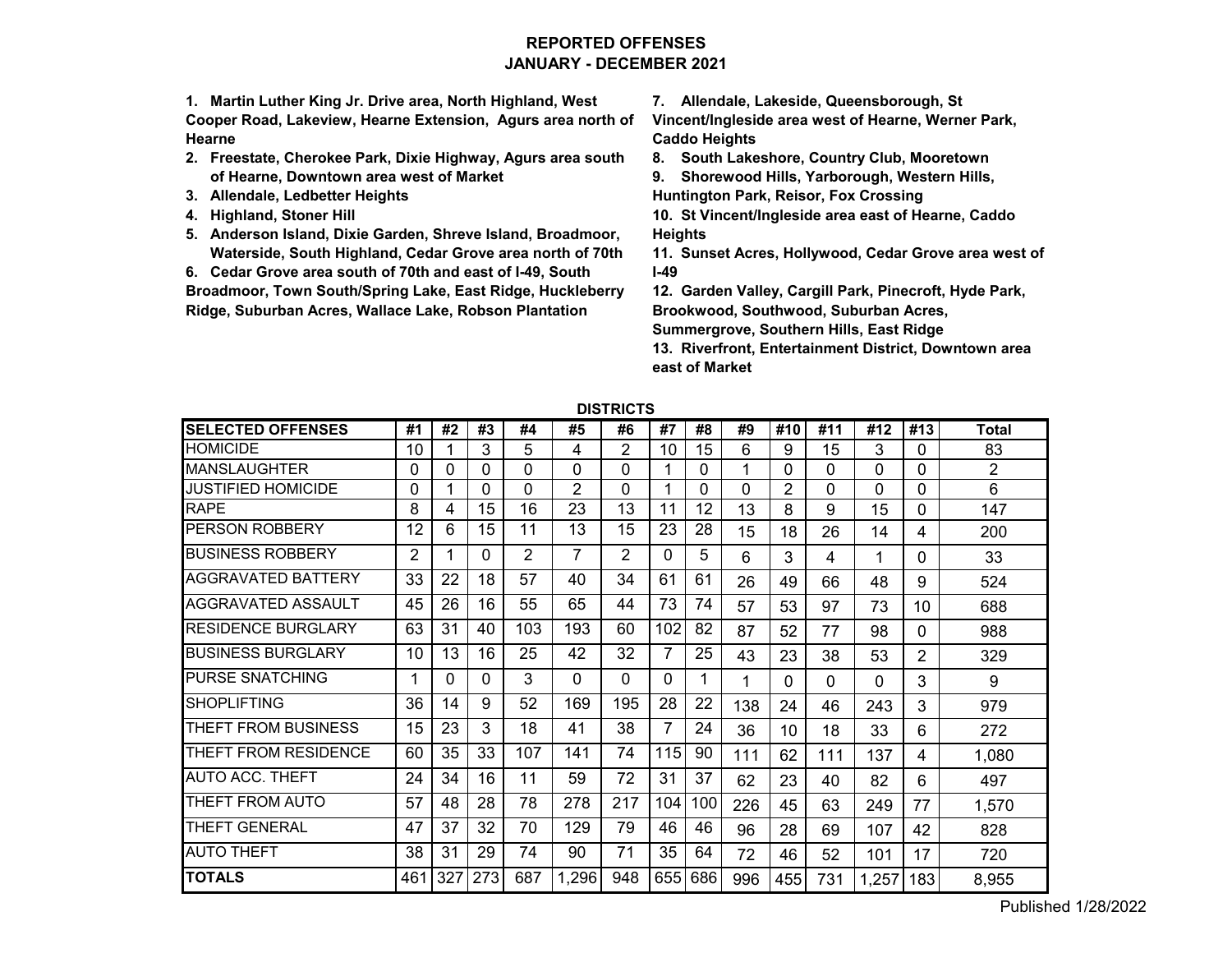#### **DECEMBER 2021**

|                             |                | <b>District 1</b> | %          |                | <b>District 2</b> | %          | <b>District 3</b>       |      | $\%$       |          | District 13 | $\%$       |                | <b>TOTAL</b>   | %          |
|-----------------------------|----------------|-------------------|------------|----------------|-------------------|------------|-------------------------|------|------------|----------|-------------|------------|----------------|----------------|------------|
| <b>CRIME</b>                | 2021           | 2020              | <b>CHG</b> | 2021           | 2020              | <b>CHG</b> | 2021                    | 2020 | <b>CHG</b> |          | 2021 2020   | <b>CHG</b> | 2021           | 2020           | <b>CHG</b> |
| Homicide                    | 0              | 0                 | <b>NA</b>  | 0              | 0                 | <b>NA</b>  |                         |      | 0%         | $\Omega$ | 0           | <b>NA</b>  |                |                | $0\%$      |
| Manslaughter                | 0              | 0                 | <b>NA</b>  | 0              | 0                 | <b>NA</b>  | $\Omega$                | 0    | <b>NA</b>  | $\Omega$ | 0           | <b>NA</b>  | 0              | 0              | <b>NA</b>  |
| Justified Homicide          | 0              | 0                 | <b>NA</b>  | 0              | 0                 | <b>NA</b>  | 0                       | 0    | <b>NA</b>  | $\Omega$ | 0           | <b>NA</b>  | 0              | 0              | <b>NA</b>  |
| Rape                        |                | 0                 | <b>NA</b>  | $\mathbf{0}$   | 0                 | <b>NA</b>  |                         | 0    | <b>NA</b>  | $\Omega$ | 0           | <b>NA</b>  | $\overline{2}$ | 0              | <b>NA</b>  |
| Person Robbery              | 0              |                   | $-100%$    | 0              | 0                 | <b>NA</b>  |                         |      | 0%         | 0        | 0           | <b>NA</b>  |                | 2              | $-50%$     |
| <b>Business Robbery</b>     | 0              | $\Omega$          | <b>NA</b>  | 0              |                   | $-100%$    | $\Omega$                | 0    | <b>NA</b>  | 0        | 0           | <b>NA</b>  | 0              |                | -100%      |
| <b>Aggravated Battery</b>   |                | 0                 | <b>NA</b>  | $\mathbf{0}$   | $\overline{2}$    | $-100%$    |                         |      | 0%         | z        | 0           | <b>NA</b>  | 3              | 3              | $0\%$      |
| Aggravated Assault          | 3              |                   | 200%       |                |                   | 0%         | 3                       | 5    | $-40%$     | 0        | 0           | <b>NA</b>  |                |                | $0\%$      |
| <b>Residence Burglary</b>   |                |                   | 0%         | 2              | 2                 | 0%         | 5                       | 2    | 150%       | 0        | 0           | <b>NA</b>  | 14             | 11             | 27%        |
| <b>Business Burglary</b>    | $\overline{2}$ | 2                 | 0%         | 4              | 4                 | 0%         |                         | 0    | <b>NA</b>  | 0        | 0           | <b>NA</b>  | ∍              | 6              | 17%        |
| <b>Purse Snatching</b>      | 0              | 0                 | <b>NA</b>  | 0              | 0                 | <b>NA</b>  | $\mathbf{0}$            | 0    | <b>NA</b>  | ٠        | 0           | <b>NA</b>  |                | $\Omega$       | <b>NA</b>  |
| Shoplifting                 |                | 4                 | $-75%$     | 0              | $\overline{2}$    | $-100%$    | $\Omega$                |      | $-100%$    | 0        | 0           | <b>NA</b>  |                | $\overline{7}$ | $-86%$     |
| Theft from Business         | 0              | 0                 | <b>NA</b>  | $\overline{2}$ |                   | 100%       | 0                       |      | $-100%$    |          |             | $0\%$      | 3              | 3              | $0\%$      |
| Theft from Residence        | 5              | 3                 | 67%        | 3              | 2                 | 50%        |                         |      | 0%         | $\Omega$ |             | $-100%$    | 9              |                | 29%        |
| <b>Auto Accessory Theft</b> | 3              |                   | 200%       | 3              | 2                 | 50%        | $\overline{\mathbf{4}}$ |      | 300%       | 0        | 0           | <b>NA</b>  | 10             | 4              | 150%       |
| Theft from Auto             | 5              | 4                 | 25%        | 3              | 6                 | $-50%$     |                         | 3    | $-67%$     | 5        | 9           | $-44%$     | 14             | 22             | $-36%$     |
| <b>Theft General</b>        | 5              |                   | 400%       | $\overline{2}$ | $\overline{2}$    | 0%         | 2                       | 2    | 0%         | 2        | 4           | $-50%$     | 11             | 9              | 22%        |
| <b>Auto Theft</b>           | 2              | 5                 | $-60%$     | $\overline{2}$ | 3                 | $-33%$     |                         | 6    | $-83%$     | 0        |             | $-100%$    | 5              | 15             | $-67%$     |
| <b>TOTALS</b>               | 35             | 29                | 21%        | 22             | 28                | $-21%$     | 22                      | 25   | $-12%$     | 10       | 16          | $-38%$     | 89             | 98             | $-9%$      |

*NA = Not Applicable because previous month was zero*

#### **JANUARY - DECEMBER 2021**

|                           |                | <b>District 1</b> | $\%$       |          | <b>District 2</b> | %          | <b>District 3</b> |           | $\%$       |                         | District 13    | %          |                         | <b>TOTAL</b> | $\%$       |
|---------------------------|----------------|-------------------|------------|----------|-------------------|------------|-------------------|-----------|------------|-------------------------|----------------|------------|-------------------------|--------------|------------|
| <b>CRIME</b>              | 2021           | 2020              | <b>CHG</b> | 2021     | 2020              | <b>CHG</b> |                   | 2021 2020 | <b>CHG</b> |                         | 2021 2020      | <b>CHG</b> | 2021                    | 2020         | <b>CHG</b> |
| Homicide                  | 10             | $\overline{2}$    | 400%       |          | 3                 | $-67%$     | 3                 | 5         | $-40%$     |                         | 0              | <b>NA</b>  | 14                      | 10           | 40%        |
| Manslaughter              | 0              | 0                 | <b>NA</b>  | $\Omega$ | 0                 | <b>NA</b>  | 0                 | 0         | <b>NA</b>  | 0                       | 0              | <b>NA</b>  | $\Omega$                | $\Omega$     | <b>NA</b>  |
| <b>Justified Homicide</b> | 0              | 0                 | <b>NA</b>  |          | 0                 | <b>NA</b>  | $\Omega$          | 0         | <b>NA</b>  | 0                       | 0              | <b>NA</b>  |                         | 0            | <b>NA</b>  |
| Rape                      | 8              | 6                 | 33%        |          | 2                 | 100%       | 15                | 6         | 150%       | 0                       | 3              | $-100%$    | 27                      | 17           | 59%        |
| Person Robbery            | 12             | 12                | 0%         | 6        | 6                 | $0\%$      | 15                | 13        | 15%        | 4                       | 5              | $-20%$     | 37                      | 36           | 3%         |
| <b>Business Robbery</b>   | $\overline{2}$ | 0                 | <b>NA</b>  |          |                   | $0\%$      | $\mathbf{0}$      |           | $-100%$    | 0                       | 0              | <b>NA</b>  | 3                       | 2            | 50%        |
| <b>Aggravated Battery</b> | 33             | 31                | 6%         | 22       | 16                | 38%        | 18                | 32        | $-44%$     | 9                       | 9              | 0%         | 82                      | 88           | $-7%$      |
| <b>Aggravated Assault</b> | 45             | 58                | $-22%$     | 26       | 24                | 8%         | 16                | 33        | $-52%$     | 10                      | 3              | 233%       | 97                      | 118          | $-18%$     |
| <b>Residence Burglary</b> | 63             | 80                | $-21%$     | 31       | 24                | 29%        | 40                | 32        | 25%        | 0                       | 3              | $-100%$    | 134                     | 139          | $-4%$      |
| <b>Business Burglary</b>  | 10             | 14                | $-29%$     | 13       | 24                | $-46%$     | 16                | 22        | $-27%$     | $\overline{2}$          | 4              | $-50%$     | 41                      | 64           | $-36%$     |
| <b>Purse Snatching</b>    |                | 0                 | <b>NA</b>  | $\Omega$ | 0                 | <b>NA</b>  | $\Omega$          | 0         | <b>NA</b>  | 3                       | 0              | <b>NA</b>  | $\overline{\mathbf{A}}$ | $\Omega$     | <b>NA</b>  |
| Shoplifting               | 36             | 48                | $-25%$     | 14       | 17                | $-18%$     | 9                 | 15        | $-40%$     | $\overline{\mathbf{3}}$ | $\Omega$       | <b>NA</b>  | 62                      | 80           | $-23%$     |
| Theft from Business       | 15             | 16                | $-6%$      | 23       | 33                | $-30%$     | 3                 | 5         | $-40%$     | 6                       | 8              | $-25%$     | 47                      | 62           | $-24%$     |
| Theft from Residence      | 60             | 84                | $-29%$     | 35       | 35                | $0\%$      | 33                | 45        | $-27%$     |                         | 8              | $-50%$     | 132                     | 172          | $-23%$     |
| Auto Accessory Theft      | 24             | 18                | 33%        | 34       | 14                | 143%       | 16                | 13        | 23%        | 6                       | 8              | $-25%$     | 80                      | 53           | 51%        |
| Theft from Auto           | 57             | 131               | $-56%$     | 48       | 90                | $-47%$     | 28                | 62        | $-55%$     | 77                      | 51             | 51%        | 210                     | 334          | $-37%$     |
| <b>Theft General</b>      | 47             | 30                | 57%        | 37       | 41                | $-10%$     | 32                | 28        | 14%        | 42                      | 34             | 24%        | 158                     | 133          | 19%        |
| Auto Theft                | 38             | 24                | 58%        | 31       | 24                | 29%        | 29                | 21        | 38%        | 17                      | $\overline{7}$ | 143%       | 115                     | 76           | 51%        |
| <b>TOTALS</b>             | 461            | 554               | $-17%$     | 327      | 354               | $-8%$      | 273               | 333       | $-18%$     | 183                     | 143            | 28%        | .244                    | .384         | $-10%$     |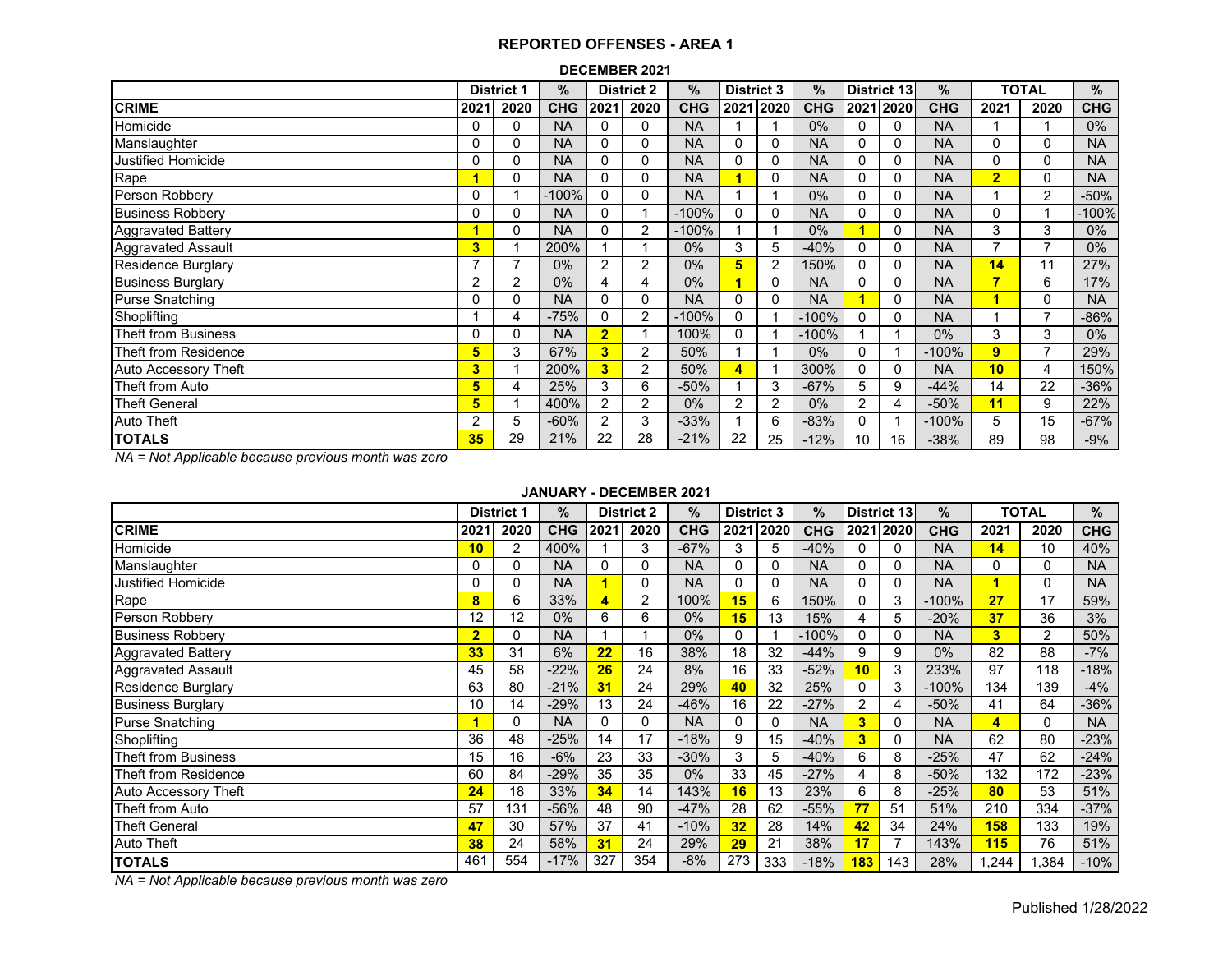#### **DECEMBER 2021**

|                             | <b>District 4</b> |      | $\frac{9}{6}$ | <b>District 5</b> |      | $\%$       | <b>District 6</b> |      | $\%$       |      | <b>TOTAL</b> |            |
|-----------------------------|-------------------|------|---------------|-------------------|------|------------|-------------------|------|------------|------|--------------|------------|
| <b>CRIME</b>                | 2021              | 2020 | <b>CHG</b>    | 2021              | 2020 | <b>CHG</b> | 2021              | 2020 | <b>CHG</b> | 2021 | 2020         | <b>CHG</b> |
| Homicide                    |                   |      | $0\%$         | 0                 | 0    | <b>NA</b>  | 0                 | 0    | <b>NA</b>  |      |              | $0\%$      |
| Manslaughter                | 0                 | 0    | <b>NA</b>     | 0                 | 0    | <b>NA</b>  | 0                 | 0    | <b>NA</b>  | 0    | 0            | <b>NA</b>  |
| <b>Justified Homicide</b>   | 0                 | 0    | <b>NA</b>     | 0                 | 0    | <b>NA</b>  | 0                 | 0    | <b>NA</b>  | 0    | 0            | <b>NA</b>  |
| Rape                        | 3                 | 0    | <b>NA</b>     |                   | 3    | $-67%$     |                   | 2    | $-50%$     | 5    | 5            | $0\%$      |
| Person Robbery              | 1                 | 0    | <b>NA</b>     | 0                 | 0    | <b>NA</b>  | 2                 | 2    | $0\%$      | 3    | 2            | 50%        |
| <b>Business Robbery</b>     | 0                 | 0    | <b>NA</b>     | 0                 |      | $-100%$    | 0                 |      | $-100%$    | 0    | 2            | $-100%$    |
| <b>Aggravated Battery</b>   | 6                 | 4    | 50%           | $\overline{2}$    |      | 100%       | 4                 | 2    | $-50%$     | 9    | 7            | 29%        |
| <b>Aggravated Assault</b>   | 5                 | 4    | 25%           | 4                 | 3    | 33%        |                   | 3    | $-67%$     | 10   | 10           | $0\%$      |
| <b>Residence Burglary</b>   | 3                 | 8    | $-63%$        | 17                | 20   | $-15%$     | 6                 | 2    | 200%       | 26   | 30           | $-13%$     |
| <b>Business Burglary</b>    | 3                 | 0    | <b>NA</b>     | $\overline{2}$    | 7    | $-71%$     |                   | 2    | $-50%$     | 6    | 9            | $-33%$     |
| <b>Purse Snatching</b>      | 0                 | 0    | <b>NA</b>     | 0                 |      | $-100%$    | 0                 |      | $-100%$    | 0    | 2            | $-100\%$   |
| Shoplifting                 | 2                 | 9    | $-78%$        | 16                | 14   | 14%        | 12                | 27   | $-56%$     | 30   | 50           | $-40%$     |
| <b>Theft from Business</b>  | 0                 | 0    | <b>NA</b>     | 4                 | 0    | <b>NA</b>  | 6                 |      | 500%       | 10   |              | 900%       |
| Theft from Residence        | 10                | 9    | 11%           | 6                 | 20   | $-70%$     | 4                 | 9    | -56%       | 20   | 38           | $-47%$     |
| <b>Auto Accessory Theft</b> |                   | 3    | $-67%$        | 5                 | 4    | 25%        | 15                | 5    | 200%       | 21   | 12           | 75%        |
| Theft from Auto             | 3                 | 10   | $-70%$        | 14                | 26   | $-46%$     | 8                 | 15   | $-47%$     | 25   | 51           | $-51%$     |
| <b>Theft General</b>        | 3                 | 5    | $-40%$        | 4                 | 11   | $-64%$     | 2                 | 5    | $-60%$     | 9    | 21           | $-57%$     |
| Auto Theft                  | $\overline{7}$    | 7    | 0%            | 5                 | 9    | $-44%$     | $\overline{7}$    | 10   | $-30%$     | 19   | 26           | $-27%$     |
| <b>TOTALS</b>               | 48                | 60   | $-20%$        | 80                | 120  | $-33%$     | 66                | 87   | $-24%$     | 194  | 267          | $-27%$     |

*NA = Not Applicable because previous month was zero*

#### **JANUARY - DECEMBER 2021**

|                            | <b>District 4</b> |          | %          | <b>District 5</b> |       | $\frac{0}{0}$ | <b>District 6</b> |       | $\%$       |                | <b>TOTAL</b> | %          |
|----------------------------|-------------------|----------|------------|-------------------|-------|---------------|-------------------|-------|------------|----------------|--------------|------------|
| <b>CRIME</b>               | 2021              | 2020     | <b>CHG</b> | 2021              | 2020  | <b>CHG</b>    | 2021              | 2020  | <b>CHG</b> | 2021           | 2020         | <b>CHG</b> |
| Homicide                   | 5                 | 3        | 67%        | 4                 | 10    | $-60%$        | $\overline{2}$    | 3     | $-33%$     | 11             | 16           | $-31%$     |
| Manslaughter               | 0                 | $\Omega$ | <b>NA</b>  | $\Omega$          | 0     | <b>NA</b>     | 0                 | 0     | <b>NA</b>  | $\Omega$       | 0            | <b>NA</b>  |
| Justified Homicide         | 0                 |          | $-100%$    | $\overline{2}$    | 2     | $0\%$         | 0                 |       | $-100%$    | $\overline{2}$ | 4            | $-50%$     |
| Rape                       | 16                | 13       | 23%        | 23                | 18    | 28%           | 13                | 10    | 30%        | 52             | 41           | 27%        |
| Person Robbery             | 11                | 13       | $-15%$     | 13                | 15    | $-13%$        | 15                | 14    | 7%         | 39             | 42           | $-7%$      |
| <b>Business Robbery</b>    | $\overline{2}$    |          | 100%       | 7                 | 8     | $-13%$        | $\overline{2}$    |       | $-71%$     | 11             | 16           | $-31%$     |
| <b>Aggravated Battery</b>  | 57                | 45       | 27%        | 40                | 37    | 8%            | 34                | 23    | 48%        | 131            | 105          | 25%        |
| <b>Aggravated Assault</b>  | 55                | 56       | $-2%$      | 65                | 44    | 48%           | 44                | 36    | 22%        | 164            | 136          | 21%        |
| <b>Residence Burglary</b>  | 103               | 120      | $-14%$     | 193               | 241   | $-20%$        | 60                | 53    | 13%        | 356            | 414          | $-14%$     |
| <b>Business Burglary</b>   | 25                | 17       | 47%        | 42                | 34    | 24%           | 32                | 33    | $-3%$      | 99             | 84           | 18%        |
| <b>Purse Snatching</b>     | 3                 | 0        | <b>NA</b>  | 0                 |       | $-100%$       | $\Omega$          |       | $-100%$    | 3              | 2            | 50%        |
| Shoplifting                | 52                | 141      | $-63%$     | 169               | 308   | $-45%$        | 195               | 319   | $-39%$     | 416            | 768          | $-46%$     |
| <b>Theft from Business</b> | 18                | 22       | $-18%$     | 41                | 27    | 52%           | 38                | 30    | 27%        | 97             | 79           | 23%        |
| Theft from Residence       | 107               | 113      | $-5%$      | 141               | 200   | $-30%$        | 74                | 124   | $-40%$     | 322            | 437          | $-26%$     |
| Auto Accessory Theft       | 11                | 36       | $-69%$     | 59                | 47    | 26%           | 72                | 36    | 100%       | 142            | 119          | 19%        |
| Theft from Auto            | 78                | 144      | $-46%$     | 278               | 373   | $-25%$        | 217               | 234   | $-7%$      | 573            | 751          | $-24%$     |
| <b>Theft General</b>       | 70                | 86       | $-19%$     | 129               | 102   | 26%           | 79                | 88    | $-10%$     | 278            | 276          | 1%         |
| <b>Auto Theft</b>          | 74                | 58       | 28%        | 90                | 114   | $-21%$        | 71                | 58    | 22%        | 235            | 230          | 2%         |
| <b>TOTALS</b>              | 687               | 869      | $-21%$     | .296              | 1,581 | $-18%$        | 948               | 1,070 | $-11%$     | 2,931          | 3,520        | $-17%$     |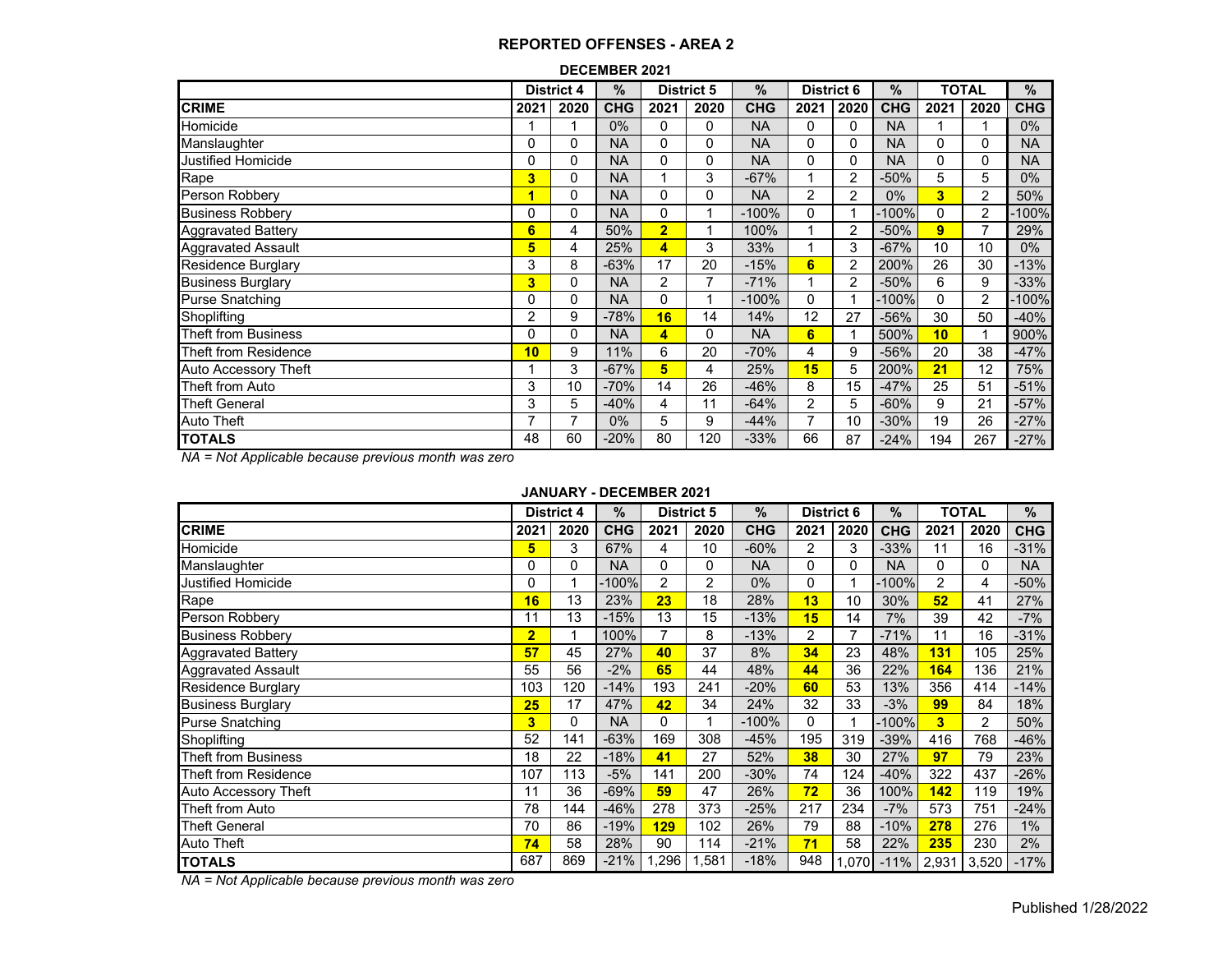|                             | <b>District 7</b> |                | $\%$       | <b>District 8</b> |           | $\%$       | <b>District 9</b> |                | $\%$       | <b>TOTAL</b> |      | %          |
|-----------------------------|-------------------|----------------|------------|-------------------|-----------|------------|-------------------|----------------|------------|--------------|------|------------|
| <b>CRIME</b>                | 2021              | 2020           | <b>CHG</b> |                   | 2021 2020 | <b>CHG</b> | 2021              | 2020           | <b>CHG</b> | 2021         | 2020 | <b>CHG</b> |
| Homicide                    | 0                 |                | $-100%$    | $\overline{2}$    |           | 100%       | 0                 |                | $-100%$    | 2            | 3    | $-33%$     |
| Manslaughter                | 1                 | 0              | <b>NA</b>  | 0                 | $\Omega$  | <b>NA</b>  | 0                 | 0              | <b>NA</b>  | Ч.           | 0    | <b>NA</b>  |
| <b>Justified Homicide</b>   | 0                 | 0              | <b>NA</b>  | $\Omega$          | $\Omega$  | <b>NA</b>  | 0                 | 0              | <b>NA</b>  | $\Omega$     | 0    | <b>NA</b>  |
| Rape                        |                   | $\overline{2}$ | $-50%$     | 2                 | 2         | $0\%$      |                   | 0              | <b>NA</b>  | 4            | 4    | 0%         |
| Person Robbery              | 0                 |                | $-100%$    | 5                 | 2         | 150%       |                   | 0              | <b>NA</b>  | 6            | 3    | 100%       |
| <b>Business Robbery</b>     | 0                 | $\Omega$       | <b>NA</b>  | 0                 | 0         | <b>NA</b>  | 0                 | 0              | <b>NA</b>  | 0            | 0    | <b>NA</b>  |
| <b>Aggravated Battery</b>   | 6                 | 6              | $0\%$      | 5                 | 7         | $-29%$     | $\overline{2}$    |                | 100%       | 13           | 14   | $-7%$      |
| <b>Aggravated Assault</b>   | 8                 | 3              | 167%       | 7                 | 3         | 133%       |                   |                | $0\%$      | 16           | 7    | 129%       |
| Residence Burglary          |                   | 19             | $-63%$     | 5                 | 5         | 0%         | 5                 | 8              | $-38%$     | 17           | 32   | $-47%$     |
| <b>Business Burglary</b>    | 0                 | 5              | $-100%$    | 2                 | 3         | $-33%$     | 5                 | $\overline{c}$ | 150%       | 7            | 10   | $-30%$     |
| <b>Purse Snatching</b>      | 0                 | 0              | <b>NA</b>  | 0                 | 0         | <b>NA</b>  |                   | 0              | <b>NA</b>  | 1            | 0    | <b>NA</b>  |
| Shoplifting                 |                   | 5              | $-80%$     |                   | 2         | $-50%$     | 5                 | 15             | $-67%$     | 7            | 22   | $-68%$     |
| Theft from Business         | 0                 | $\overline{2}$ | $-100%$    | $\overline{2}$    | 0         | <b>NA</b>  | 4                 | 4              | $0\%$      | 6            | 6    | $0\%$      |
| Theft from Residence        | 12                | 6              | 100%       | $\overline{7}$    | 9         | $-22%$     | 14                | 11             | 27%        | 33           | 26   | 27%        |
| <b>Auto Accessory Theft</b> | 0                 |                | $-100%$    | $\overline{2}$    | 6         | $-67%$     | 7                 | 10             | $-30%$     | 9            | 17   | $-47%$     |
| Theft from Auto             | 10                | 8              | 25%        | 5                 | 5         | $0\%$      | 11                | 17             | $-35%$     | 26           | 30   | $-13%$     |
| <b>Theft General</b>        | 4                 | 6              | $-33%$     | 3                 | 6         | $-50%$     | 6                 | 9              | $-33%$     | 13           | 21   | $-38%$     |
| <b>Auto Theft</b>           | 0                 | 4              | $-100%$    | 3                 | 8         | $-63%$     | 5                 | 3              | 67%        | 8            | 15   | -47%       |
| <b>TOTALS</b>               | 50                | 69             | $-28%$     | 51                | 59        | $-14%$     | 68                | 82             | $-17%$     | 169          | 210  | $-20%$     |

*NA = Not Applicable because previous month was zero*

# **JANUARY - DECEMBER 2021**

|                             | <b>District 7</b> |          | %          |     | <b>District 8</b> |            | <b>District 9</b> |              | $\%$       |                | <b>TOTAL</b>   | %          |
|-----------------------------|-------------------|----------|------------|-----|-------------------|------------|-------------------|--------------|------------|----------------|----------------|------------|
| <b>CRIME</b>                | 2021              | 2020     | <b>CHG</b> |     | 2021 2020         | <b>CHG</b> | 2021              | 2020         | <b>CHG</b> | 2021           | 2020           | <b>CHG</b> |
| Homicide                    | 10                |          | 43%        | 15  | 9                 | 67%        | 6                 | 5            | 20%        | 31             | 21             | 48%        |
| Manslaughter                | 1                 | 0        | <b>NA</b>  | 0   | 2                 | $-100\%$   |                   | $\mathbf{0}$ | <b>NA</b>  | $\overline{2}$ | $\overline{2}$ | $0\%$      |
| Justified Homicide          |                   | 4        | $0\%$      | 0   | $\Omega$          | <b>NA</b>  | 0                 | $\Omega$     | <b>NA</b>  |                | 1              | $0\%$      |
| Rape                        | 11                | 12       | $-8%$      | 12  | 9                 | 33%        | 13                | 14           | $-7%$      | 36             | 35             | 3%         |
| Person Robbery              | 23                | 19       | 21%        | 28  | 19                | 47%        | 15                | 17           | $-12%$     | 66             | 55             | 20%        |
| <b>Business Robbery</b>     | 0                 |          | $-100%$    | 5   | 4                 | 25%        | 6                 | 5            | 20%        | 11             | 10             | 10%        |
| <b>Aggravated Battery</b>   | 61                | 71       | $-14%$     | 61  | 66                | $-8%$      | 26                | 30           | $-13%$     | 148            | 167            | $-11%$     |
| <b>Aggravated Assault</b>   | 73                | 88       | $-17%$     | 74  | 70                | 6%         | 57                | 59           | $-3%$      | 204            | 217            | $-6%$      |
| Residence Burglary          | 102               | 105      | $-3%$      | 82  | 85                | $-4%$      | 87                | 73           | 19%        | 271            | 263            | 3%         |
| <b>Business Burglary</b>    |                   | 21       | $-67%$     | 25  | 33                | $-24%$     | 43                | 21           | 105%       | 75             | 75             | $0\%$      |
| <b>Purse Snatching</b>      | $\Omega$          | $\Omega$ | <b>NA</b>  |     | 1                 | $0\%$      |                   | $\Omega$     | <b>NA</b>  | $\overline{2}$ |                | 100%       |
| Shoplifting                 | 28                | 82       | $-66%$     | 22  | 58                | $-62%$     | 138               | 313          | $-56%$     | 188            | 453            | $-58%$     |
| <b>Theft from Business</b>  | 7                 | 12       | $-42%$     | 24  | 15                | 60%        | 36                | 28           | 29%        | 67             | 55             | 22%        |
| Theft from Residence        | 115               | 95       | 21%        | 90  | 102               | $-12%$     | 111               | 127          | $-13%$     | 316            | 324            | $-2%$      |
| <b>Auto Accessory Theft</b> | 31                | 30       | 3%         | 37  | 70                | $-47%$     | 62                | 54           | 15%        | 130            | 154            | $-16%$     |
| Theft from Auto             | 104               | 99       | 5%         | 100 | 123               | $-19%$     | 226               | 224          | 1%         | 430            | 446            | $-4%$      |
| <b>Theft General</b>        | 46                | 65       | $-29%$     | 46  | 70                | $-34%$     | 96                | 105          | $-9%$      | 188            | 240            | $-22%$     |
| Auto Theft                  | 35                | 32       | 9%         | 64  | 64                | $0\%$      | 72                | 71           | $1\%$      | 171            | 167            | 2%         |
| <b>TOTALS</b>               | 655               | 740      | $-11%$     | 686 | 800               | $-14%$     | 996               | 1,146        | $-13%$     | 2,337          | 2,686          | $-13%$     |